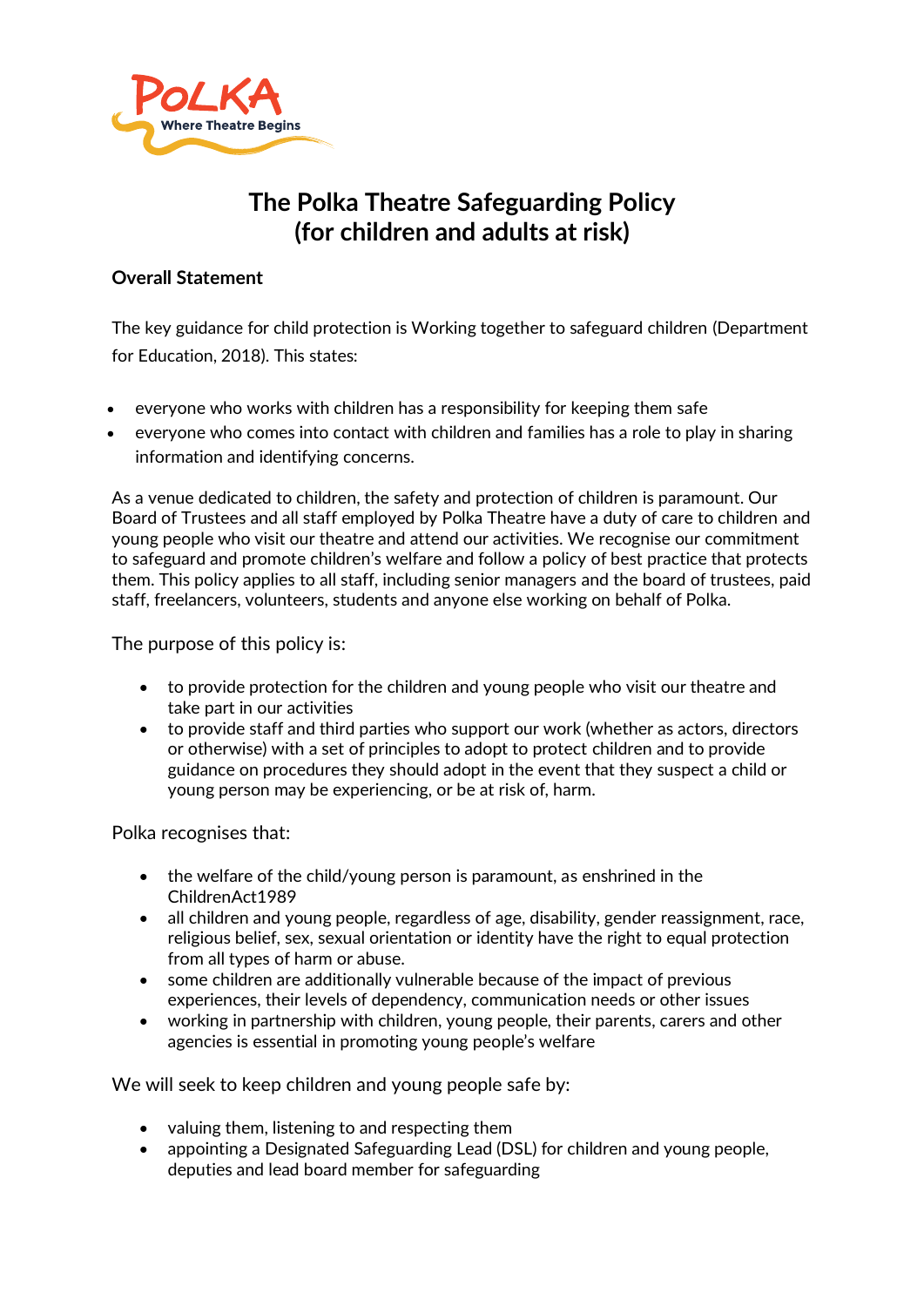

- adopting child protection and safeguarding practices through procedures and a code of conduct for all staff and volunteers
- developing and implementing an effective e-safety policy and related procedures
- providing effective management for staff and volunteers through supervision, support, training and quality assurance measures
- safe recruitment of staff and volunteers, ensuring all necessary checks are made recording and storing information professionally and securely, and sharing information about safeguarding and good practice with children, their families, staff and volunteers via posters and discussions
- using our safeguarding procedures to share concerns and relevant information with agencies who need to know, and involving children, young people, parents, families and carers appropriately
- creating and maintaining an anti-bullying environment and ensuring that we have a policy and procedure to help us deal effectively with any bullying that does arise
- ensuring that we have effective complaints and whistleblowing measures in place
- Ensuring that we provide a safe physical environment for our children, young people, staff and volunteers, by applying health and safety measures in accordance with the law and regulatory guidance.

This document has been drawn up with guidance from the NSPCC and is based on the laws that seek to protect children, namely:

- Children Act 1989 and 2004
- Working Together to Safeguard Children 2018
- United Convention of the Rights of the Child 1991
- Keeping Children Safe in Education' 2021

Michael Bradley, Trustee at Polka Theatre has overall responsibility for Child Protection at Polka Theatre. The Head of Creative Learning is the Designated Safeguarding Officer. If you have any concerns or queries about child protection or this policy you should direct them to Polly Simmonds, Head of Creative Learning. [polly@polkatheatre.com](mailto:polly@polkatheatre.com) / 020 8545 8326

This policy should be read alongside our policies and procedures on:

- 1. Role of the Designated Safeguarding Lead
- 2. Safer recruitment of staff and training
- 3. Code of conduct for staff and volunteers
- 4. Child Protection Procedures
- 5. Responding to disclosures and concerns both off and on site
- 6. Storage of personal information
- 7. E-safety
- 8. Photographic permission and social media
- 9. General visits to Polka Theatre & Hires
- 10. Practice in working directly with Children and Young People
- 11. Anti-bullying policy
- 12. Mental Health & Wellbeing
- Appendix 1 Definitions of abuse (Physical, Emotional, Sexual, Neglect, Peer on Peer)
- Appendix 2 Radicalisation and Extremism

Appendix 3 Photo Consent Templates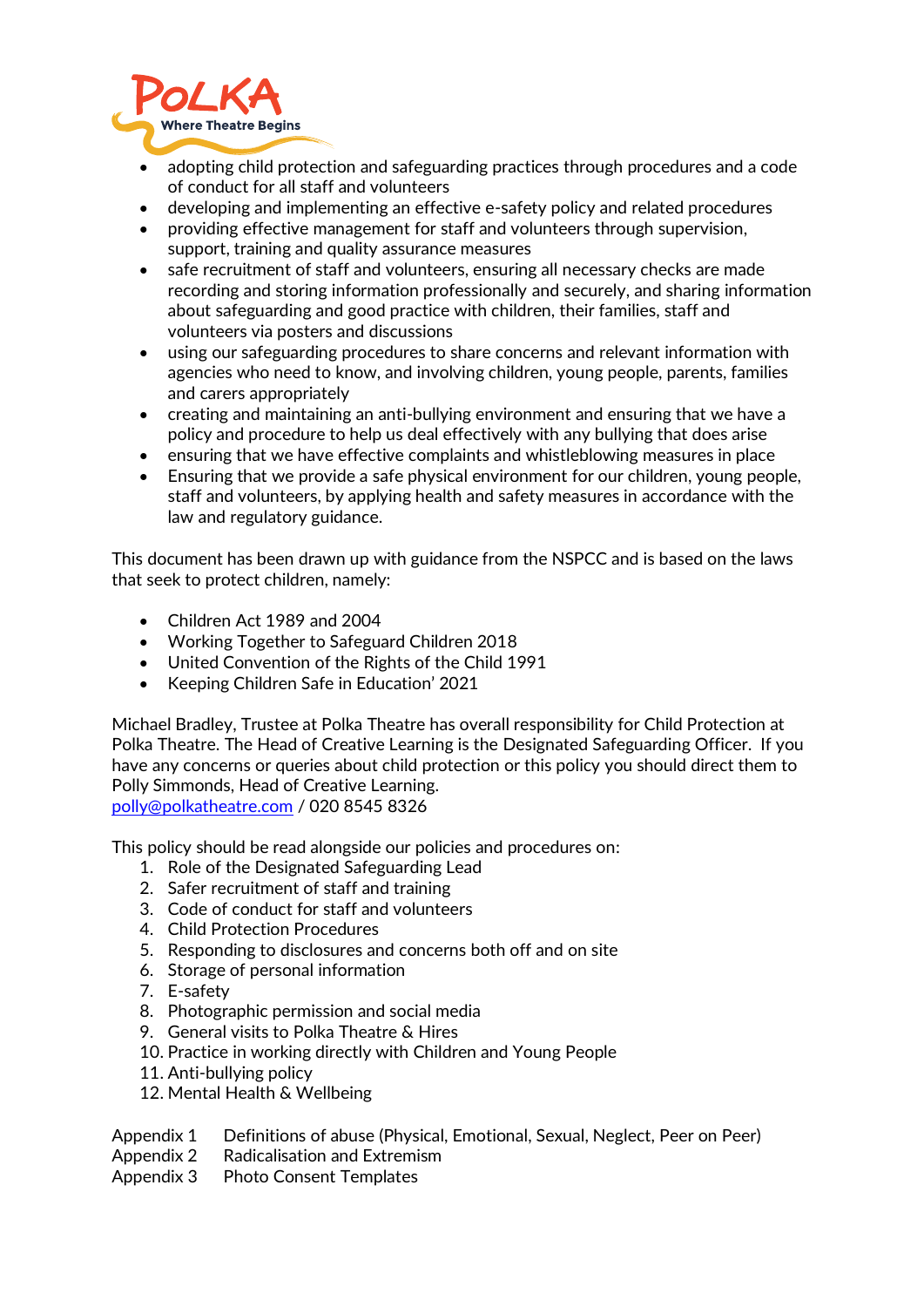

Appendix 4 Child Protection Reporting Form Appendix 5 Safeguarding Concern Form Appendix 6 Anti-bullying Reporting Form

Appendix 7 Safe Touch guidelines

## **Key contacts**

The Head of Creative Learning is the Designated Safeguarding Lead. All incidents concerning child protection and safeguarding should be reported to the DSL. If this person is unavailable, you should report to the Deputies.

Polly Simmonds Head of Creative Learning 020 8545 8326 polly@polkatheatre.com

Deputies: Lynette Shanbury **Hilary O'Connor** [lynette@polkatheatre.com](mailto:lynette@polkatheatre.com) [hilary@polkatheatre.com](mailto:hilary@polkatheatre.com)

Chris Hoare **Dominic Hedges** 

Executive Director **Head of Operations and Front of House** 

Duty Manager **Freefalling Youth Theatre Director** Freefalling Youth Theatre Director [Chris@polkatheatre.com](mailto:Chris@polkatheatre.com) [dominic@polkatheatre.com](mailto:dominic@polkatheatre.com)

**Trustee Lead for Safeguarding:** Michael Bradley Head Teacher, Merton Abbey Primary School**.** Michael Bradley has overall responsibility for Child Protection at Polka Theatre.

## **Support Services:**

**Merton's Multi-Agency Safeguarding Hub (MASH)**

Merton Civic Centre, London Road, Morden SM4 5DX 020 8545 4226 and 020 8545 4227 mash@merton.gov.uk

**The Local Authority Designated Officer (LADO)** Merton's LADO Margaret Doe (interim LADO)

020 8545 3633/ 020 8545 4993.

#### **Police Station – Wimbledon**

Hillside Team Wimbledon Police Station, 15 Queens Road, Wimbledon, SW19 8NN 020 8721 2458 or 07920 233901